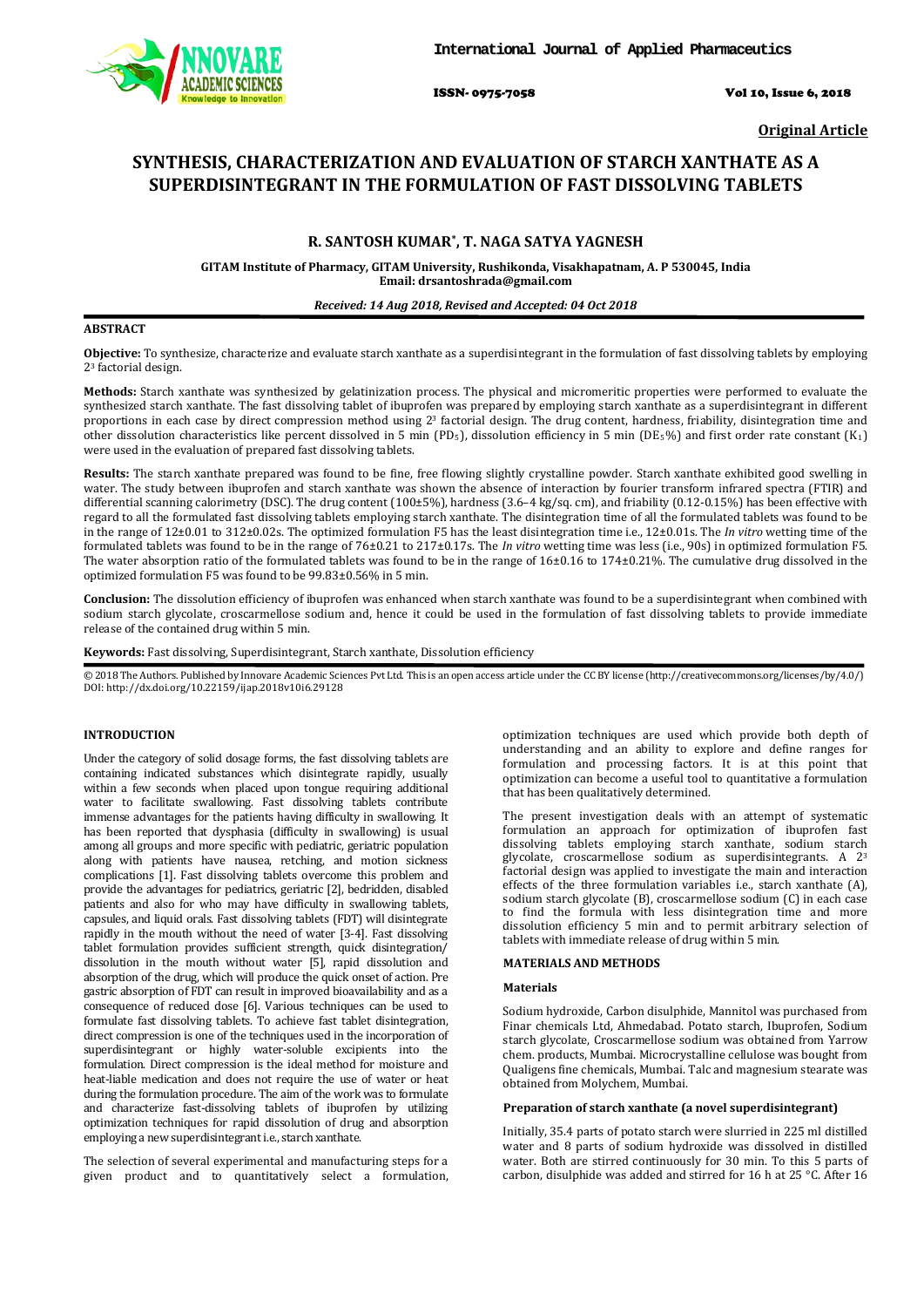h, it was filtered and washed with 75 ml of distilled water, 500 ml of acetone and 100 ml of ether. The product was kept in oven at 60 °C for 2 h. The product obtained was ground and sieved.

#### **Characterization of starch xanthate**

The starch xanthate prepared was evaluated for the following

#### **Solubility**

Starch xanthate solubility was tested in various solvents like distilled water, aqueous buffers of pH 1,2,3,4,6 and organic solvents such as alcohol, dichloromethane, chloroform, acetone and petroleum ether [6].

# **pH**

The pH of 1% w/v slurry was measured by pH meter [6].

#### **Melting point**

Melting point was determined by using melting point apparatus [6].

#### **Viscosity**

Viscosity of 1% dispersion in water was measured using Ostwald viscometer [6].

#### **Swelling index**

Starch xanthate (200 mg) was added to 10 ml of water and light liquid paraffin taken in two different graduated test tubes and mixed. The dispersion in the tubes was allowed to stand for 12 h. The volumes of the sediment in the tubes were recorded. The

```
swelling index (<sup>S. I</sup>) of the material was calculated as follows [6].<br>
s. I(\% ) = \frac{\text{Volume of sediment in water} - \text{Volume of sediment in light liquid paraffin}}{X \cdot 100}Volume of sediment in light liquid paraffin
```
#### **Test for gelling property**

Starch and starch xanthate prepared were evaluated for their gelling property by heating a 7% w/v dispersion of each in water at 100 °C for 30 min [6].

#### **Particle size**

Particle size analysis was done by sieving using standard sieves [7].

### **Density**

Density (g/cc) was determined by liquid displacement method using benzene as liquid [7].

# **Bulk density**

Both loose bulk density (LBD) and tapped bulk density (TBD) were determined by transferring the accurate weighed amount of sample in 50 ml measuring cylinder, the granules without any agglomerates and measured the volume of packing and tapped 50 times on a plane surface and tapped volume of packing recorded and LBD and TBD calculated by following formula [7].

$$
\text{LBD} = \frac{\text{Mass of powder}}{\text{Volume of packing}}
$$

$$
TBD = \frac{Mass\ of\ powder}{Tapped\ volume\ of\ packing}
$$

# **Percentage compressibility index**

Percentage compressibility of the powder mix was determined by Carr's Compressibility Index calculated by the following formula [8].

$$
\% \text{ Carr's Index} = \frac{(\text{TBD} - \text{LBD})}{\text{TBD}} \text{ X 100}
$$

Where, TBD= Tapped bulk density; LBD= Loose bulk density.

# **Angle of repose**

The frictional forces in loose powder or granules can be measured by the angle of repose. This is the maximum angle possible between the surface of a mass of powder or granules and the horizontal plane. The angle of repose is calculated by applying the next equation [8];

$$
\tan \theta = \frac{h}{r} \ \theta = \tan^{-1} \frac{h}{r}
$$

Where θ=angle of repose; h=height; r=radius

### **Fourier transform infrared (FTIR) spectroscopy**

FTIR spectra of starch xanthate were recorded on samples prepared in potassium bromide (KBr) disks using a BRUKER FT–IR, (Tokyo, Japan). The scanning range was 500 to 4000 cm-1. Samples were mixed with (KBr) to form disks by means of a hydrostatic press at 6- 8 tons pressure [8].

#### **X-Ray diffraction**

Diffraction pattern of starch xanthate was recorded with an x-ray diffractometer (analytical spectra's Pvt. Ltd., Singapore). X-ray diffraction was performed at room temperature (30 °C) with a diffractometer; target, Cu(λ1.54 A), filter, Ni; voltage, 40 kV; current 30 mA; time constant 10 mm/s; scanning rate 2 °/min; measured from 2.5-50  $^{\circ}$  at full scale 200 [8].

# **Drug-excipient compatibility studies**

The compatibility of starch xanthate with the selected drug (Ibuprofen) was evaluated in DSC and FTIR studies.

#### **Differential scanning calorimetry (DSC)**

DSC thermograms of ibuprofen and their mixtures (1: 1) with starch xanthate were recorded on Perkin Elmer thermal analyser samples (2-5 mg) were sealed into aluminum pans and scanned at a heating rate of  $10^{\circ}$ C min<sup>-1</sup> over a temperature range 30-350 °C [8].

#### **Infrared spectroscopy**

Fourier transform infrared (FTIR) spectra of ibuprofen, and their mixtures (1: 1) with starch xanthate were recorded on a Perkin Elmer, IR Spectrophotometer model: Spectrum RXI, using KBr disc as a reference [8].

#### **Preparation of ibuprofen fast dissolving tablets**

The tablets were prepared by direct compression method employing 23 factorial design in which 3 independent variables {superdisintegrants i.e., starch xanthate (A), sodium starch glycolate (B), croscarmellose sodium (C)} and 1 dependent variable (dissolution efficiency in 5 min) were selected. The composition of the different formulation of ibuprofen fast dissolving tablets is shown in table no 1 in which the levels of superdisintegrants were selected at 2 levels i.e., lower and higher level concentrations. For starch xanthate (A), the lower level i.e., 5% concentration and upper level i.e., 10% concentration. For sodium starch glycolate (B) and croscarmellose sodium(C), the lower level is zero concentration and higher level i.e., 5% concentration. For uniformity in particle size, each ingredient was passed through # 100 mesh sized screen before mixing. Starch xanthate, sodium starch glycolate, croscarmellose sodium, mannitol and microcrystalline cellulose were accurately weighed and mixed using mortar and pestle, and the added to ibuprofen. Finally, talc and magnesium stearate were added to the powder mixture. Finally, the mixed blend was compressed by using eight station rotator press Karnawathi Machineries Pvt, Ltd., Ahmedabad, India).

#### **Evaluation of ibuprofen fast dissolving tablets**

#### **Hardness test**

Hardness indicates the ability of a tablet to withstand mechanical shocks while handling. The hardness of the tablet was determined using Monsanto hardness tester and expressed in  $kg/cm<sup>2</sup>$  [9].

#### **Uniformity of weight**

Weight variation test was done with 20 tablets. It is the individual variation of the tablet weighed from the average weight of 20 tablets [10].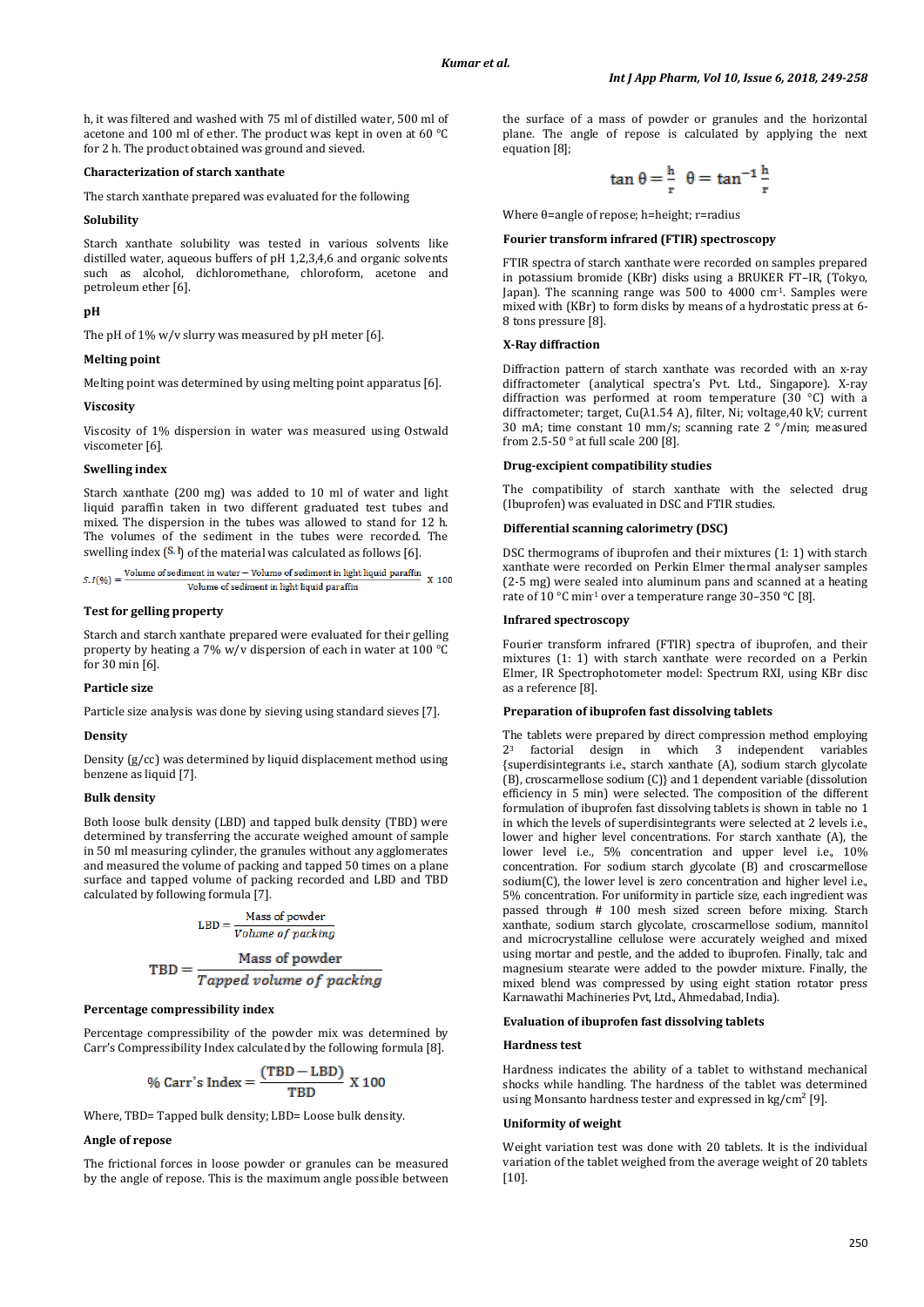**Table 1: Formulae of ibuprofen fast dissolving tablets employing starch xanthate prepared by direct compression method involving mannitol as a diluent**

| Ingredients                 | r 1 | F2  | F3    | F4    | F5    | F6    | F7  | F8  | F9    |
|-----------------------------|-----|-----|-------|-------|-------|-------|-----|-----|-------|
| Ibuprofen                   | 100 | 100 | 100   | 100   | 100   | 100   | 100 | 100 | 100   |
| Starch xanthate             | 25  | 50  | 25    | 50    | 25    | 50    | 25  | 50  | $---$ |
| Sodium starch glycolate     | --- | --- | 25    | 25    | $---$ | $---$ | 25  | 25  | $---$ |
| Croscarmellose sodium       | --- | --- | $---$ | $---$ | 25    | 25    | 25  | 25  | $---$ |
| Mannitol                    | 155 | 130 | 130   | 105   | 130   | 105   | 105 | 80  | 180   |
| Micro crystalline cellulose | 200 | 200 | 200   | 200   | 200   | 200   | 200 | 200 | 200   |
| Talc                        | 10  | 10  | 10    | 10    | 10    | 10    | 10  | 10  | 10    |
| Magnesium stearate          | 10  | 10  | 10    | 10    | 10    | 10    | 10  | 10  | 10    |
| Total                       | 500 | 500 | 500   | 500   | 500   | 500   | 500 | 500 | 500   |

# **Friability**

The friability of tablets was measured using a Roche fribilator. Tablets were rotated at 25 rpm for 4 min or up to 100 revolutions. The tablets were then reweighed after removal of fines and the percentage of weight loss was calculated [10].

$$
= \frac{100 \text{ XW (initial)-W (final)}}{\text{W (initial)}}
$$

#### **Drug content uniformity**

For content uniformity, ten tablets were weighed and powdered a quantity of powder equivalent to 10 mg of ibuprofen was extracted into 7.2 phosphate buffer and filtered. The ibuprofen content was determined by measuring the absorbance spectrophotometrically at 221 nm after appropriate dilution with 7.2 phosphate buffer. The drug content was calculated as an average of three determinations [10].

### **Wetting time**

The wetting time of tablets was measured by placing five circular tissue papers in a petri dish of 10 cm in diameter. Ten ml of water containing a water-soluble dye (amaranth) was added to the petri dish. A tablet was carefully placed on the tissue paper. The time required for water to reach the upper surface of the tablet was noted as wetting time [11, 12].

# **Water absorption ratio**

A piece of tissue paper folded was kept in a small petri dish to which 6 ml of water was added. A tablet was kept on the tissue paper and allowed to completely wet. The wetted tablet was then weighed. Water absorption ration R was determined using the following equation [11, 12].

$$
R = \frac{100(\mathrm{W}_1 - \mathrm{W}_2)}{\mathrm{W}_2}
$$

Where,

 $W_1$  = weight of tablet after water absorption.

W 2 = weight of tablet before water absorption.

# *In–vitro* **disintegration time**

Disintegration time for FDTs was determined using USP disintegration apparatus 0.1 N HCl buffer. The volume of medium was 900 ml and the temperature was 37±0.2 °C. The time taken for complete disintegration of the tablet was measured [13].

# *In–vitro* **dissolution studies**

The *in vitro* dissolution rate study of ibuprofen fast dissolving tablets were performed using 8 stage dissolution test apparatus (Electrolab TDT-08L) fitted with paddles (50 rpm) at 37±0.5 °C, using 7.2 phosphate buffer (900 ml) as a dissolution media. At the predetermined time intervals, 5 ml samples were withdrawn, filtered through a 0.45µ membrane filter, diluted and assayed at 221 nm using an Analytical technology T360 UV/Visible Double beam spectrophotometer. Cumulative percentage release was calculated using standard absorbance from the calibration curve. All the dissolution experiments were conducted in triplicate  $(n = 3)$ [13].

#### **RESULTS AND DISCUSSION**

The starch xanthate prepared was found to be fine, free-flowing slightly crystalline powder. The physical and micromeritic properties of the starch xanthate are summarized in table 2. It was insoluble in aqueous solvents and insoluble in organic solvents tested (methanol, petroleum ether, dichloromethane, and chloroform). The pH of 0.1% aqueous dispersion was found to be 6.194±0.001.

Starch xanthate exhibited good swelling in water. The swelling index was found to be 50±0.003% indicating that it is suitable for superdisintegrant. All micrometric properties indicated good flow properties needed manufacturing of tablets. The density of starch xanthate was found to be 0.9848±0.0004g/cc. The angle of repose and compressibility index showed good flow properties of starch xanthate. The FTIR spectrum of potato starch and starch xanthate is shown in fig. 1 and 2. The presence of peaks absorption at 1634.10 cm-1 characteristic peak of ester, so from FTIR studies it was concluded that starch xanthate (ester) was formed when starch was allowed to react with formic acid. The X-ray diffraction pattern (fig. 3) of starch xanthate showed characteristic peaks, which indicates that the structure is slightly crystalline. As the starch xanthate was slightly crystalline powder and it had got all the characteristic of superdisintegrants it was concluded that starch xanthate can be used as novel superdisintegrant in the formulation of fast dissolving tablets.

| Table 2: Physical and micromeritic properties of the starch xanthate prepared |  |  |
|-------------------------------------------------------------------------------|--|--|
|                                                                               |  |  |

| <b>Parameters</b>                                        | <b>Observation</b>                                                                            |
|----------------------------------------------------------|-----------------------------------------------------------------------------------------------|
| Solubility                                               | Insoluble in all aqueous and organic solvents tested                                          |
| $pH(1\% w/v)$ aqueous dispersion                         | $6.194 \pm 0.001$                                                                             |
| Melting point $(^{\circ}C)$                              | $218\pm0.002$                                                                                 |
| Viscosity $(1\% \text{ w/v}$ aqueous dispersion) $(cps)$ | $1.016 \pm 0.005$                                                                             |
| Swelling index $(\% )$                                   | $50\pm0.003$                                                                                  |
| Gelling property                                         | No gelling and the swollen particles of starch xanthate separated from water. Where as in the |
|                                                          | case of starch, it was gelatinized and formed gel.                                            |
| Particle size $(\mu m)$                                  | $80 \pm 0.06$                                                                                 |
| Density $(g/cc)$                                         | $0.9848\pm0.0004$                                                                             |
| Bulk density $(g/cc)$                                    | $0.625 \pm 0.007$                                                                             |
| Angle of repose $(\degree)$                              | $12.4 \pm 0.07$                                                                               |
| Compressibility index (%)                                | $32.5 \pm 0.07$                                                                               |

\*SD standard deviation from mean, n=3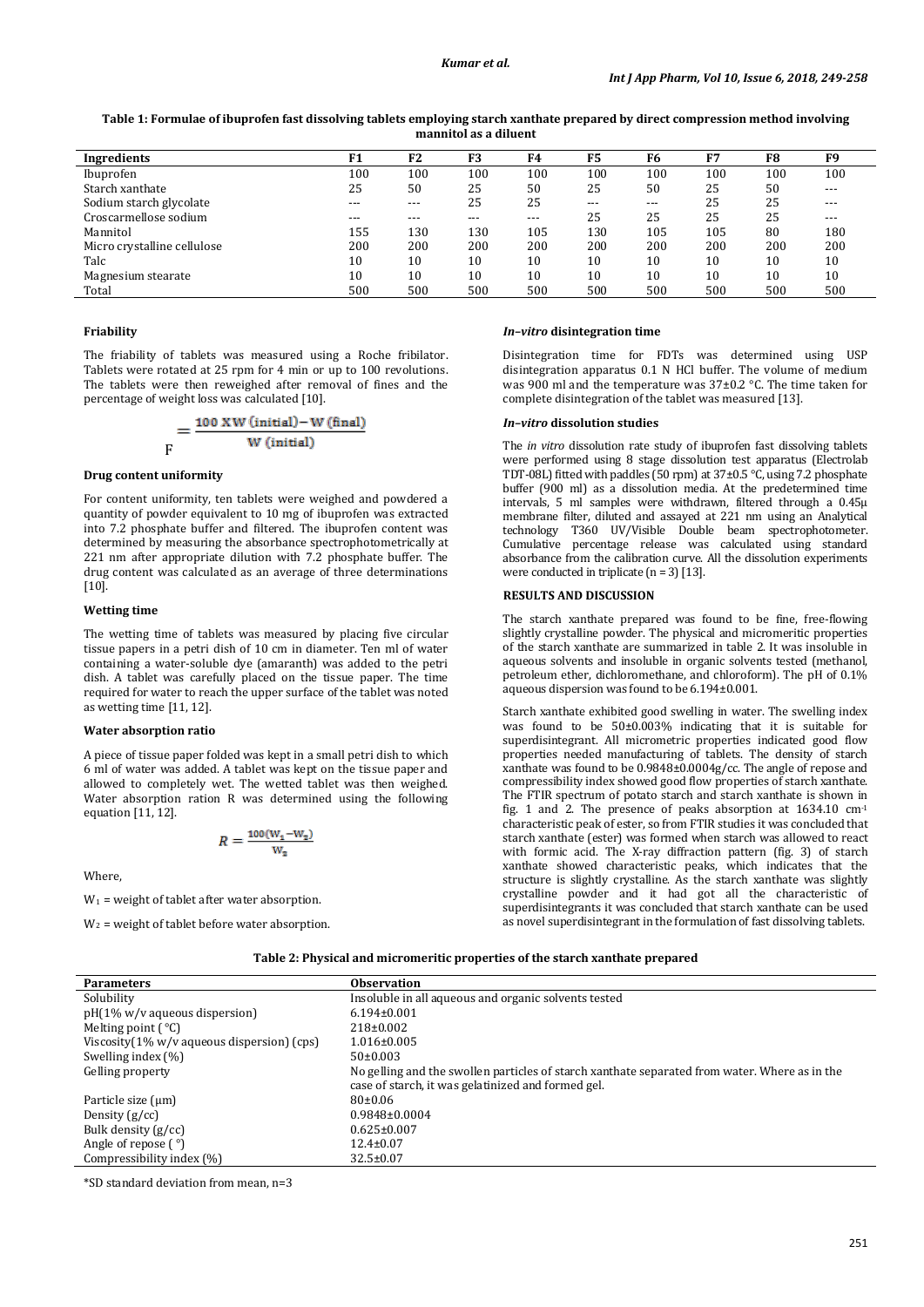



**Fig. 2: Fourier transform infrared spectra of starch xanthate**



**Fig. 3: X-ray diffraction pattern of starch xanthate**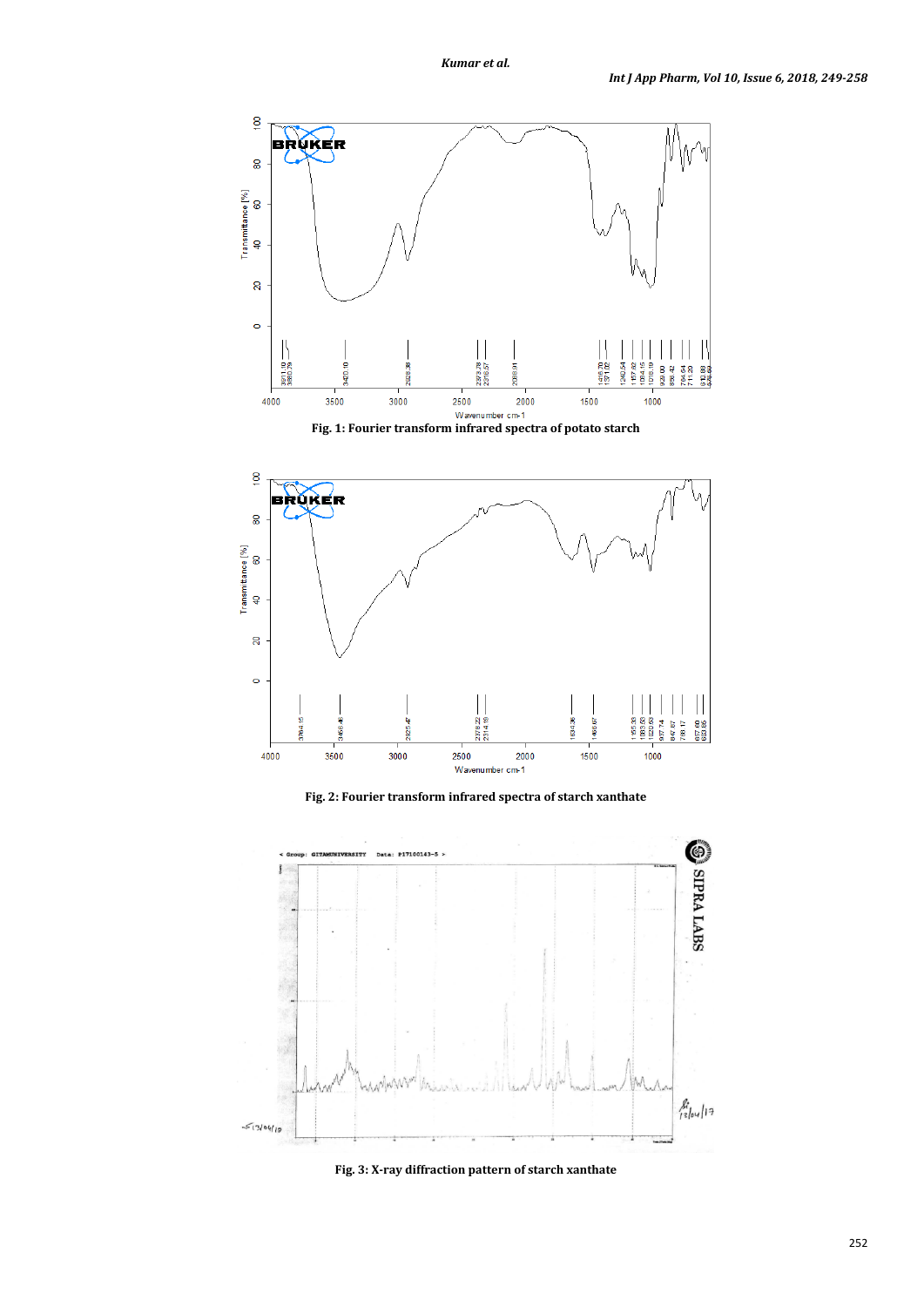The X-ray diffraction pattern of starch xanthate showed 3 characteristic peaks, which indicates that structure is slightly crystalline. The compatibility of starch xanthate with the selected drug (Ibuprofen) was evaluated by DSC, FTIR studies. The DSC thermograms of ibuprofen and ibuprofen–starch xanthate are shown in fig. 4 and 5. The DSC thermograms of ibuprofen and ibuprofen–starch xanthate exhibited exothermic peaks at 83.34 °C and 63.13 °C respectively. These melting peaks of ibuprofen and ibuprofen–starch xanthate are nearer to the melting points of ibuprofen (75-78 °C). The peaks observed in the DSC thermograms of ibuprofen and ibuprofen–starch xanthate mixtures correspond to the melting points of the respective drug indicating no interactions between the selected drug and starch xanthate polymer. The DSC study indicated no interaction between starch xanthate and the selected drug.

The FTIR spectra of ibuprofen and ibuprofen–starch xanthate are shown in fig. 6 and 7. The characteristic FTIR bands of ibuprofen at 1718.78 cm-<sup>1</sup> (COOH), and ibuprofen–starch xanthate at 1716.17 cm-1 (COOH)were all observed in the FTIR spectra of both ibuprofen and ibuprofen–starch xanthate. These FTIR spectra observations also indicated no interaction between starch xanthate and the drug selected.

Thus, the results of DSC and FTIR indicated no interaction between the selected drug and starch xanthate, the new superdisintegrant. Hence, starch xanthate could be used as a superdisintegrant in the design of fast dissolving tablets of the selected drug.



**Fig. 4: DSC thermo gram of ibuprofen pure drug**



**Fig. 5: DSC thermo gram of ibuprofen with starch xanthate**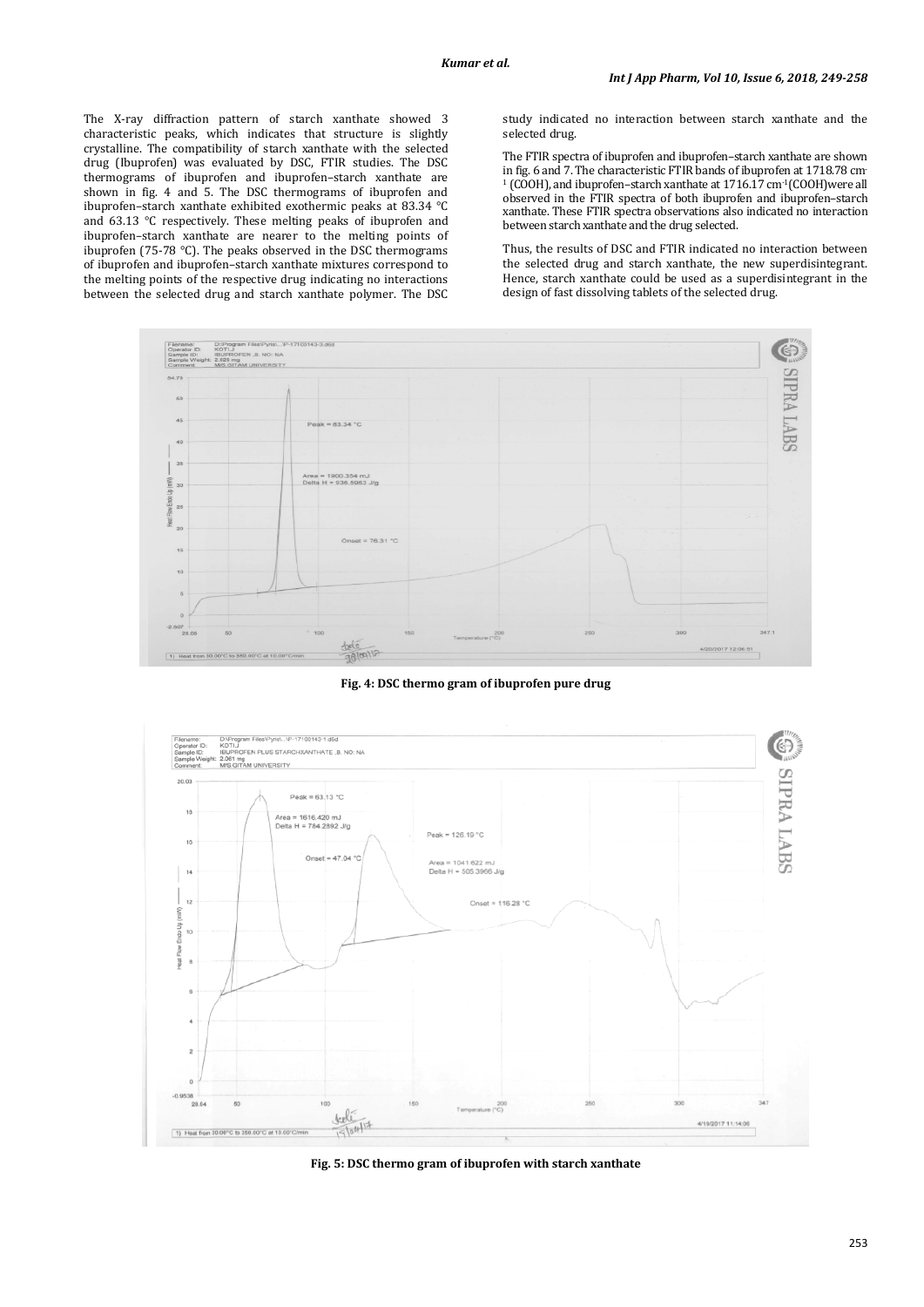

**Fig. 7: FTIR spectra of ibuprofen with starch xanthate**

# **Evaluation of tablets**

#### **Hardness**

The hardness of tablets from all batches was found to be in the range of 3.6±0.03 kg/cm2 to 4±0.01 kg/cm2 . All tablets were found hard enough so that they could easily withstand the handling and storage conditions without getting broken.

# **Friability**

All the tablets exhibited acceptable friability as none of the tested batches showed percentage friability that exceeded 1%. The percent friability of all batches found in the range of 0.12%-0.15% indicating good mechanical resistance of tablets. Thus, it was proved that tablets could withstand the pressure, mechanical shocks during handling, transportation, storage and manufacturing processes.

# **Drug content**

Drug content of all the formulation batches was found to be between 97.34±0.71 to 99.83±0.56. Hence, it can be concluded that all the formulations are having an accurate amount of drug distributed uniformly in powder mass and followed acceptable limits as per IP [14]. i.e. 85 to 115 % of average content table 3.

#### **Disintegration studies**

*In vitro* disintegration time was done by the USP dissolution apparatus. The disintegration rate has a correlation with water absorption capacity of disintegrate and The *In vitro* disintegration time was found between 12±0.02 to 312±0.02s. The outcomes were tabulated and data demonstrated in table 3. All the formulation showed disintegration time of less than 180s. It was found that the formulation F5 will show least disintegration time 12s as compare to other formulation. The order for a disintegration time in the fast dissolving tablet was found to be F5<F6<F7<F8<F3<F4<F2<F1<F9. The order of disintegration time may be due to the interaction and main effects of the super disintegrants used in the fast dissolving tablets.

### **Water absorption ratio and wetting time**

The water absorption ratio founded from 16±0.16 to 174±0.21s. This increased behavior due to the water taking the ability of super disintegrants. The wetting time found between 76±0.21 to 217±0.17s.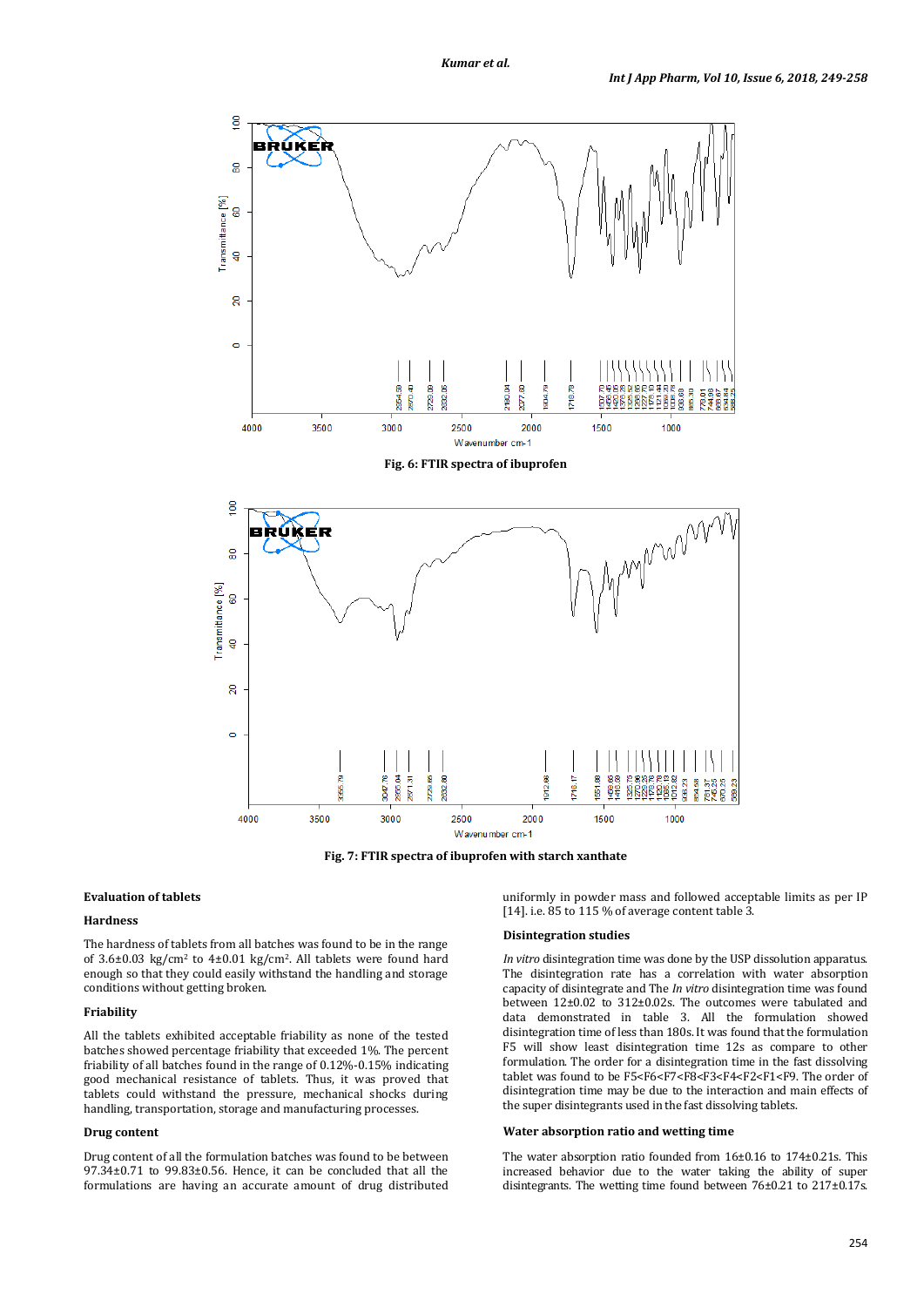The outcomes were tabulated and data demonstrated in table 3 and fig. 8, 8a and 8b. It was found that the formulation F5 containing 5 % starch xanthate and 5 % croscarmellose sodium showed less wetting time i.e. 76±0.21s as compared to other formulations.

# *In vitro* **dissolution studies**

Dissolution rate depends on the wetting time of the disintegrant, among all the formulations F5 has less wetting time and has greater dissolution rate and then this is the other conformance test for correct selection of desirable. *In vitro* dissolution studies of all the formulation were done and depicted in fig. 9. In all formulations F5 formulation was selected as the promising formulation containing 5 % starch xanthate and 5 % croscarmellose sodium with 99.84% release in 5 min which may be due to the interaction effect between the two super disintegrants i.e., starch xanthate and croscarmellose sodium at a concentration of 5 % each.

The dissolution parameters of the formulation from (F1–F9) which were made by direct compression method were shown in the table: 4. In all these cases the PD $_5$  (percent dissolved in 5 min) was more in F5 which consists at 5% starch xanthate, and 5% croscarmellose sodium. The same was in the case of DE5% (dissolution efficiency in 5 min). The PD<sub>5</sub> and DE<sub>5</sub>% revels that starch xanthate was effective at 5% along with 5% croscarmellose sodium when the formulations were made by direct compression using these superdisintegrants. The K<sub>1</sub> decreased in all the formulation when compared to F9 formulation which was given in table 4. The number of folds increases in  $DE_5\%$  and number of folds increase in  $K_1$  (min-1) were given to the table 4. From the results, it was concluded that starch xanthate (new super disintegrant) could be used as a super disintegrant in the formulation of fast dissolving tablets of ibuprofen. To evaluate the individual and combined effects of the three factors involved, fast dissolving tablets were formulated employing selected combinations of the factors as per 23-factorial design. The fast dissolving tablets and release parameters (percent drug released in 5 min) of the fast dissolving formulated were analyzed as per ANOVA of 23 -factorial design. ANOVA of fast disintegrating times (table 5) indicated that the individual effects of starch xanthate (A), sodium starch glycolate (B) and croscarmellose sodium (C), as well as the combined effects of AB, AC, BC and ABC factors, were significant (P<0.05) on disintegration time and dissolution efficiency in 5 min of ibuprofen fast dissolving tablets.

Fast dissolving tablets formulated employing starch xanthate (5%), sodium starch glycolate (5%) and croscarmellose sodium (5%) as super disintegrants exhibited in disintegration and dissolution efficiency in 5 min. Formulation F5 gave release of 99.84% in 5 min fulfilling the official specification, based on disintegration time and dissolution efficiency in 5 min. Formulation F5 is considered as a good fast dissolving tablet formulations of ibuprofen which was found to better than the ibuprofen fast dissolving tablets formulated by Purkayastha *et al.* [15].

# **Table 3: Physical properties: hardness, friability drug content of ibuprofen fast dissolving tablets prepared by direct compression method involving mannitol as a diluent**

| <b>Formulation</b> | <b>Hardness</b><br>kg/cm <sup>2</sup> )n±SD | Friability<br>$(\%)$ n±SD | Drug content mg/tab)<br>n#SD | Disintegration time (sec)<br>$n\pm SD$ | Water absorption ratio<br>(%) n±SD |
|--------------------|---------------------------------------------|---------------------------|------------------------------|----------------------------------------|------------------------------------|
| F1                 | $3.9 \pm 0.01$                              | $0.12 \pm 0.013$          | 97.58±0.71                   | $219\pm0.02$                           | $133 \pm 0.12$                     |
| F <sub>2</sub>     | $3.6 \pm 0.03$                              | $0.13 \pm 0.015$          | $98.1 \pm 0.79$              | $213 \pm 0.03$                         | $127 \pm 0.18$                     |
| F3                 | $4.0 \pm 0.01$                              | $0.14 \pm 0.012$          | $99.45 \pm 0.63$             | $58 \pm 0.02$                          | 16±0.16                            |
| F4                 | $3.8 \pm 0.04$                              | $0.12 \pm 0.014$          | $98.56 \pm 0.55$             | $91 \pm 0.02$                          | $97 \pm 0.15$                      |
| F5                 | $3.7 \pm 0.03$                              | $0.14 \pm 0.012$          | $99.83 \pm 0.56$             | $12\pm0.01$                            | $174 \pm 0.21$                     |
| F6                 | $3.9 \pm 0.01$                              | $0.15 \pm 0.012$          | $99.34 \pm 0.18$             | $14\pm0.02$                            | $141 \pm 0.12$                     |
| F7                 | $3.7 \pm 0.02$                              | $0.14\pm0.014$            | $99.56 \pm 0.57$             | 19±0.01                                | $91 \pm 0.15$                      |
| F8                 | $4.0 \pm 0.04$                              | $0.12 \pm 0.013$          | $99.17 \pm 0.11$             | $27 \pm 0.02$                          | $98+0.27$                          |
| F9                 | $3.6 \pm 0.03$                              | $0.12 \pm 0.013$          | $97.34 \pm 0.71$             | $312 \pm 0.02$                         | $74 \pm 0.12$                      |

\*SD standard deviation from mean, n=3, mean±SD.

# F1 of Ibuprofen fast dissolving tablet



At Time  $= 0$  sec

F3 of Ibuprofen fast dissolving tablet

F2 of Ibuprofen fast dissolving tablet



At Time  $= 121$  sec

F4 of Ibuprofen fast dissolving tablet



**Fig. 8: Wetting time of ibuprofen fast dissolving tablets prepared employing starch xanthate involving mannitol as a diluents**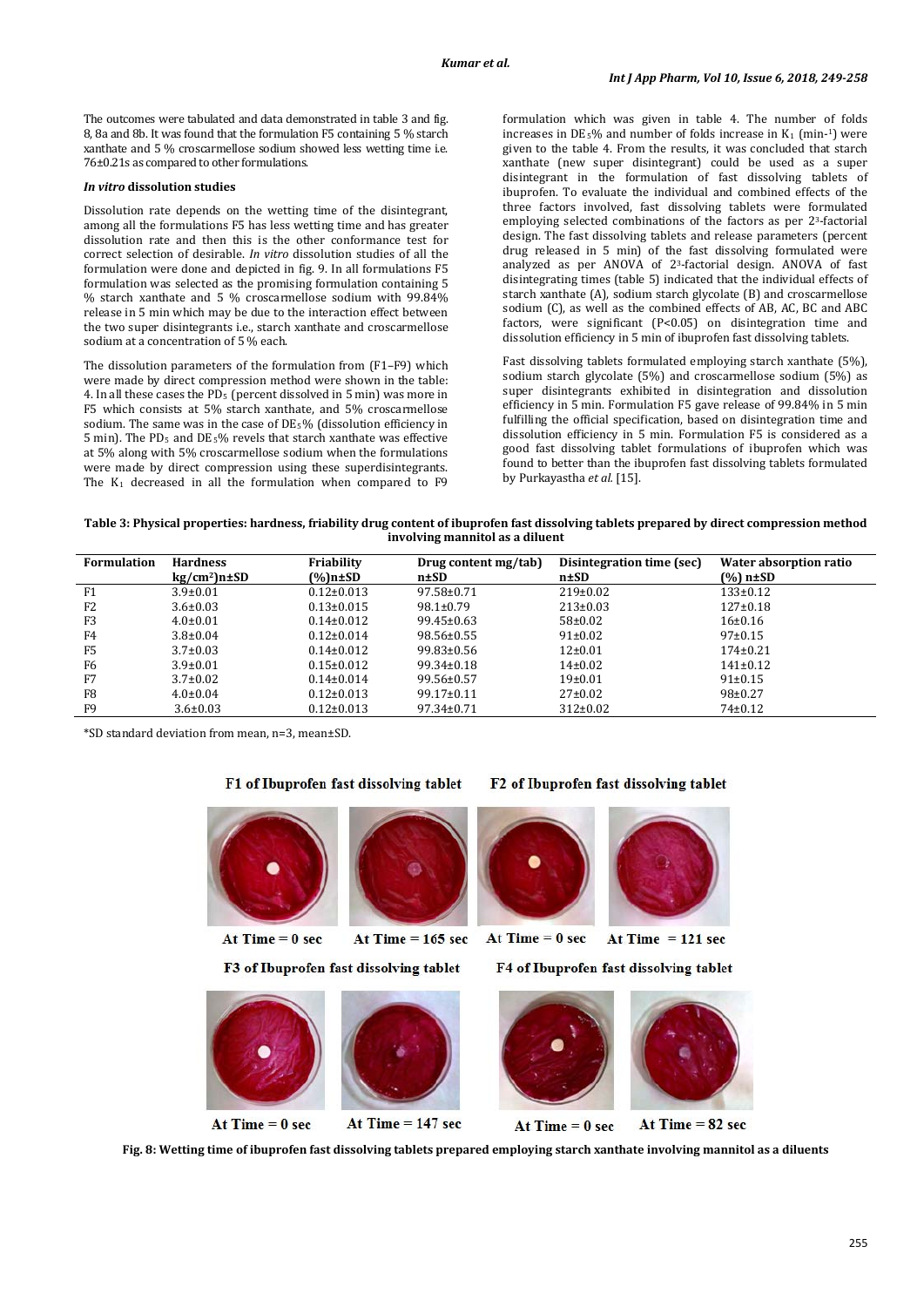

**Fig. 8a: Wetting time of ibuprofen fast dissolving tablets prepared employing starch xanthate involving mannitol as a diluents**

# F9 of Ibuprofen fast dissolving tablet



At time=217 sec

**Fig. 8b: Wetting time of ibuprofen fast dissolving tablets prepared employing starch xanthate involving mannitol as a diluents**

At Time=0 sec



**Fig. 9: Dissolution profiles of ibuprofen fast dissolving tablets prepared employing starch xanthate involving mannitol as a diluent (F1- F9) (n=3, mean±SD)**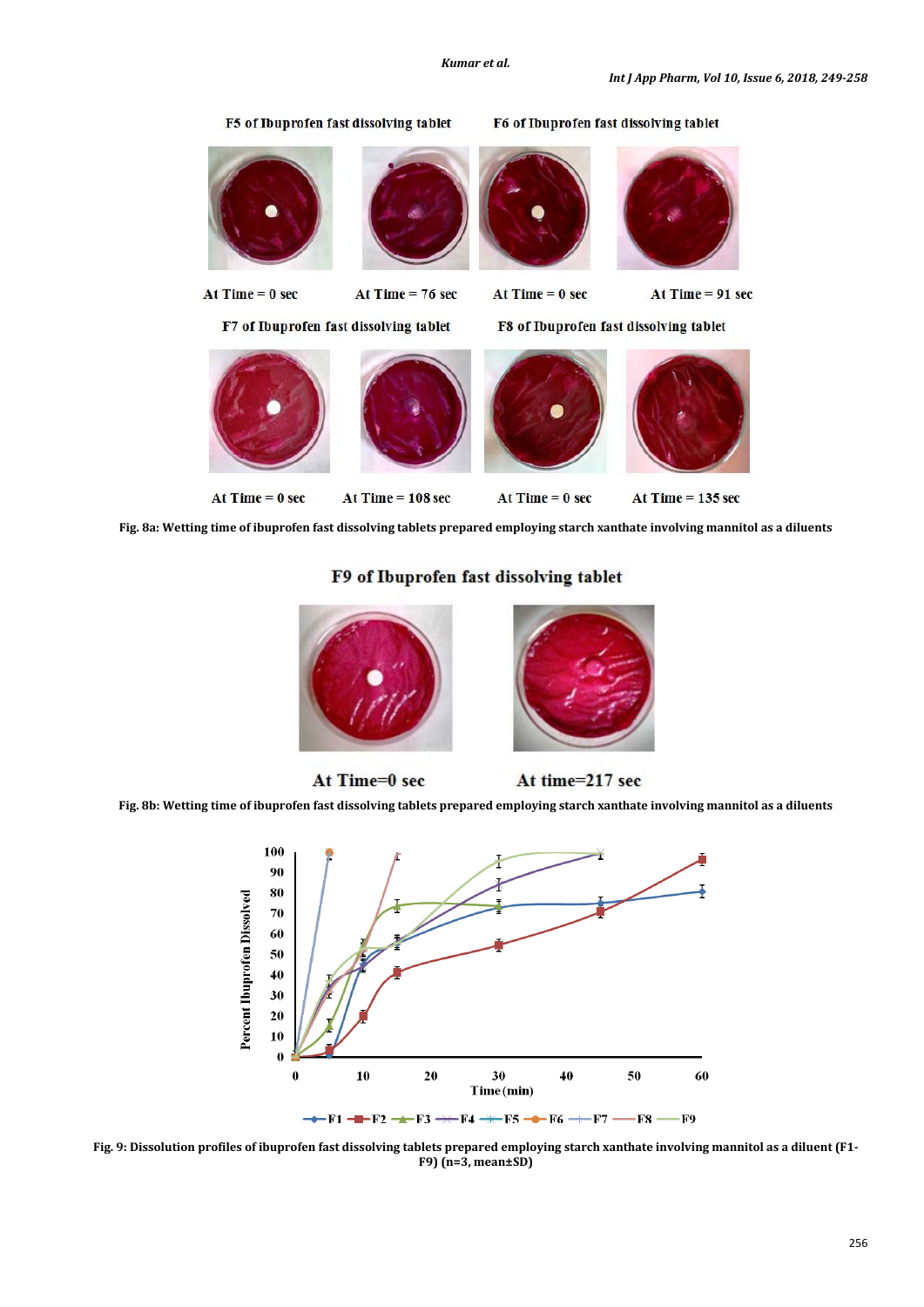

**Fig. 10: Time Vs Log percent drug undissolved plots for ibuprofen fast dissolving tablets prepared employing starch xanthate involving mannitol as a diluent (F1-F9) (n=3, mean±SD)**

**Table 4: Dissolution parameters of ibuprofen fast dissolving tablets formulated employing starch xanthate and other known superdisintegrants prepared by direct compression involving mannitol as a diluent**

| Time (min)                  | F1               | F <sub>2</sub>   | F3               | F4               | F5               | F6               | F7               | F8               | F9               |
|-----------------------------|------------------|------------------|------------------|------------------|------------------|------------------|------------------|------------------|------------------|
| PD <sub>5</sub>             | $0.93 \pm 0.11$  | $3.16 \pm 0.63$  | $15.41 \pm 0.51$ | $33.85 \pm 0.47$ | $99.84 \pm 0.19$ | $53.53 \pm 0.23$ | $99.17 \pm 0.46$ | $31.76 \pm 0.28$ | $36.98 \pm 0.31$ |
| $DE_5\%$                    | $8.3 \pm 0.22$   | $5.9 \pm 0.15$   | $12.8 \pm 0.32$  | $14.4 \pm 0.45$  | $48.6 \pm 0.59$  | $48.6 \pm 0.59$  | $48.6 \pm 0.59$  | $11.3 \pm 0.43$  | $3.7 \pm 0.19$   |
| No of folds                 | 0.60             | 0.43             | 0.93             | 1.05             | 3.54             | 3.54             | 3.54             | 0.82             |                  |
| increase in DE <sub>5</sub> |                  |                  |                  |                  |                  |                  |                  |                  |                  |
| $\frac{0}{0}$               |                  |                  |                  |                  |                  |                  |                  |                  |                  |
| $K_1$ (min <sup>-1</sup> )  | $0.01 \pm 0.002$ | $0.02 \pm 0.004$ | $0.04 \pm 0.007$ | $0.05 \pm 0.007$ |                  | $0.10\pm0.008$   | $\blacksquare$   | $0.07 \pm 0.003$ | $0.16 \pm 0.009$ |
|                             |                  |                  |                  |                  |                  |                  |                  |                  |                  |

\*SD standard deviation from mean, n=3, mean±SD, PD<sub>5</sub>-Percent dissolved in 5 min., DE<sub>5</sub>%-Dissolution efficiency in 5 min., K<sub>1</sub> =First order rate constant

| Table 5: ANOVA of dissolution efficiency in 5 min of ibuprofen fast dissolving tablets formulated employing starch xanthate involving |
|---------------------------------------------------------------------------------------------------------------------------------------|
| mannitol as a diluent                                                                                                                 |

| Source of variation                                    | d.f. | S. S.    | <b>M. S. S.</b> | Variance ratio | Result   |
|--------------------------------------------------------|------|----------|-----------------|----------------|----------|
| Replicates                                             | n.   | 1.73     | 0.86            | 01.34          | P > 0.05 |
| Treatments                                             |      | 8407.59  | 1201.08         | 1876.68        | P < 0.05 |
| Starch xanthate (5%)                                   |      | 14865.30 | 14865.30        | 23227.03       | P < 0.05 |
| Starch xanthate (10%)                                  |      | 559.70   | 559.70          | 874.53         | P < 0.05 |
| Starch xanthate (5%) X Sodium starch glycolate (5%)    |      | 219.01   | 219.01          | 342.20         | P < 0.05 |
| Starch xanthate (10%) X Sodium starch glycolate (5%)   |      | 434.35   | 434.35          | 678.67         | P < 0.05 |
| Starch xanthate (5%) X Croscarmellose sodium (5%)      |      | 5095.42  | 5095.42         | 7961.59        | P < 0.05 |
| Starch xanthate (10%) X Croscarmellose sodium (5%)     |      | 506.92   | 506.92          | 792.06         | P < 0.05 |
| Starch xanthate (5%) X Sodium starch glycolate (5%) X  |      | 923.80   | 923.80          | 1443.43        | P < 0.05 |
| Croscarmellose sodium (5%)                             |      |          |                 |                |          |
| Starch xanthate (10%) X Sodium starch glycolate (5%) X |      | 654.17   | 654.17          | 1022.145       | P < 0.05 |
| Croscarmellose sodium (5%)                             |      |          |                 |                |          |
| Error                                                  | 14   | 9.09     | 0.64            |                | --       |
| Total                                                  | 23   | $- -$    | $- -$           | $- -$          | $- -$    |

\*SD Standard Deviation from mean, n=3, P<0.05 indicate significance; P>0.05 indicate non-significance, d. f–Degree of Freedom \*S. S–Sum of Square \*M. S. S–Mean Sum of Squares, ANOVA= Analysis of Variance

# **CONCLUSION**

Starch xanthate is an efficient superdisintegrant for fast dissolving tablets. The disintegration and dissolution efficiency of the fast dissolving tablets of ibuprofen was good and depended on the concentration of superdisintegrant employed i.e., starch xanthate (5%), and croscarmellose sodium (5%). The formulated fast dissolving tablets of ibuprofen employing starch xanthate and croscarmellose sodium exhibited good dissolution efficiency in 5 min which can be used for the fast therapeutic action of ibuprofen.

Overall, Starch xanthate was found to be a super-disintegrant when combined with croscarmellose sodium, the dissolution efficiency of ibuprofen was enhanced and hence it could be used in the formulation of fast dissolving tablets to provide immediate release of the contained drug within 5 min.

# **ABBREVIATION**

FTIR-Fourier transform infrared spectra, DSC-Differential scanning calorimetry, ANOVA–Analysis of variance

# **AUTHORS CONTRIBUTIONS**

All the author have contributed equally

# **CONFLICT OF INTERESTS**

Declared none

# **REFERENCES**

1. Sanket Kumar, Shiv Kr Garg. Fast dissolving tablets (fdts): current status, new market opportunities, recent advances in manufacturing technologies and future prospects. Int J Pharm Pharm Sci 2014;3:22-35.